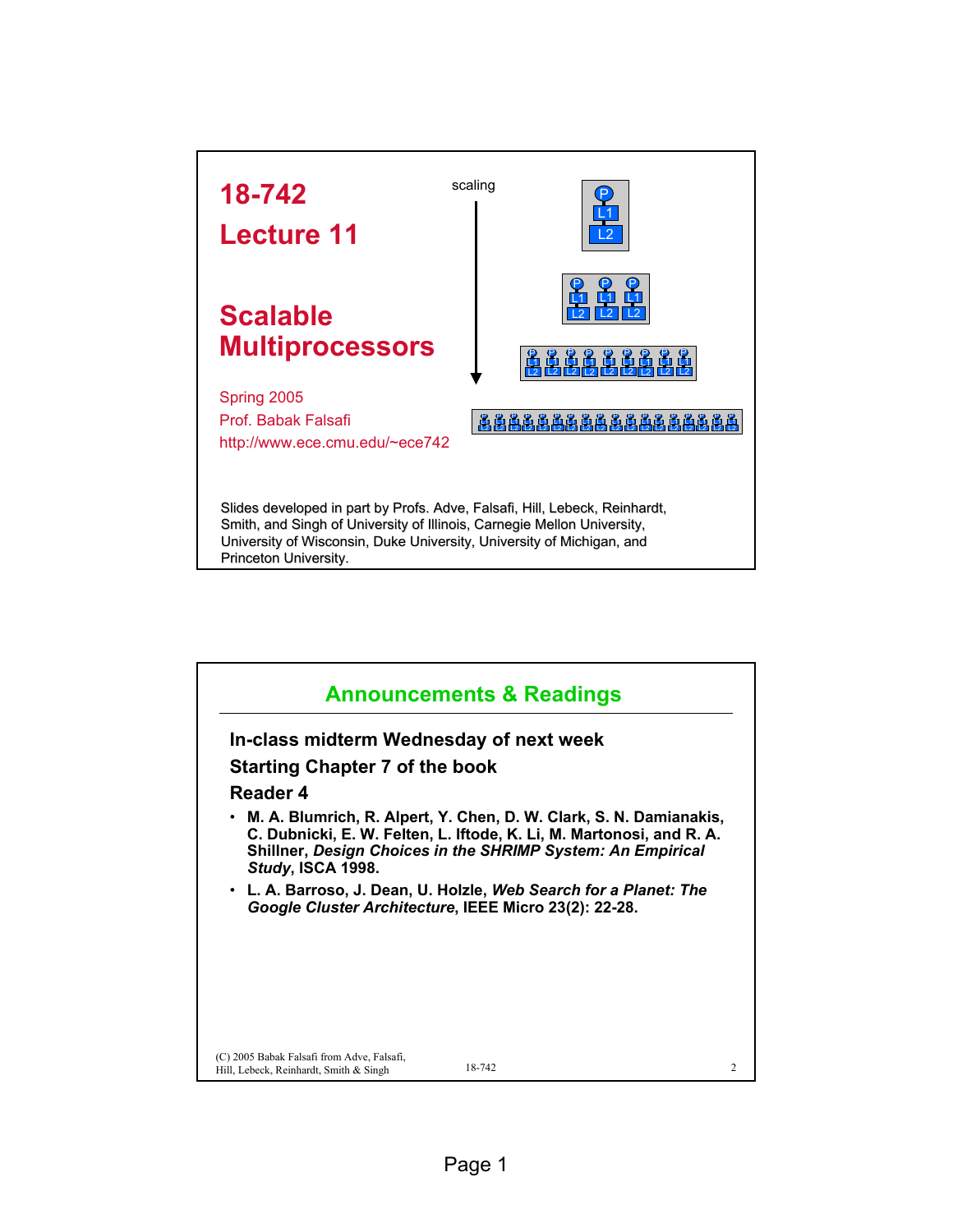

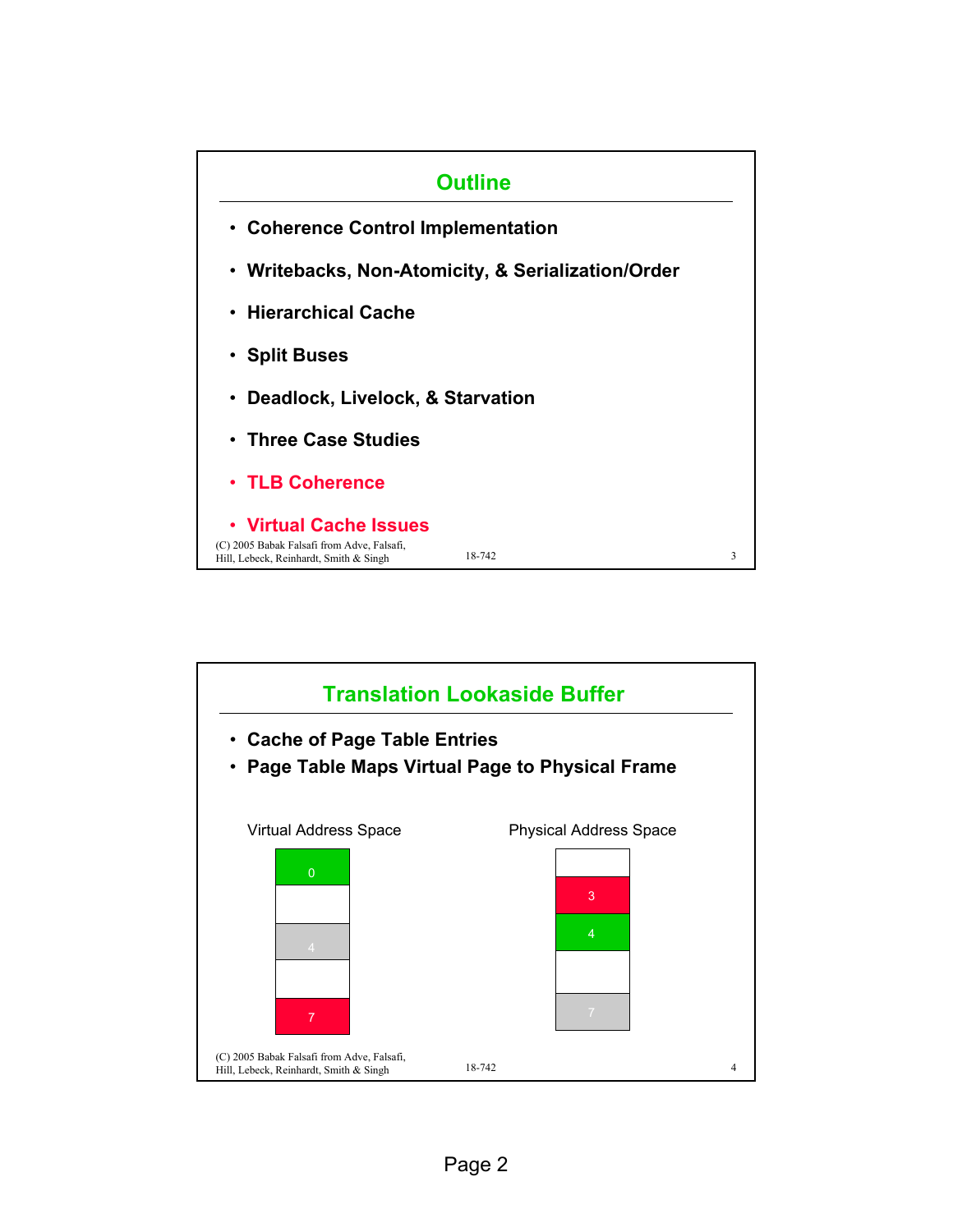

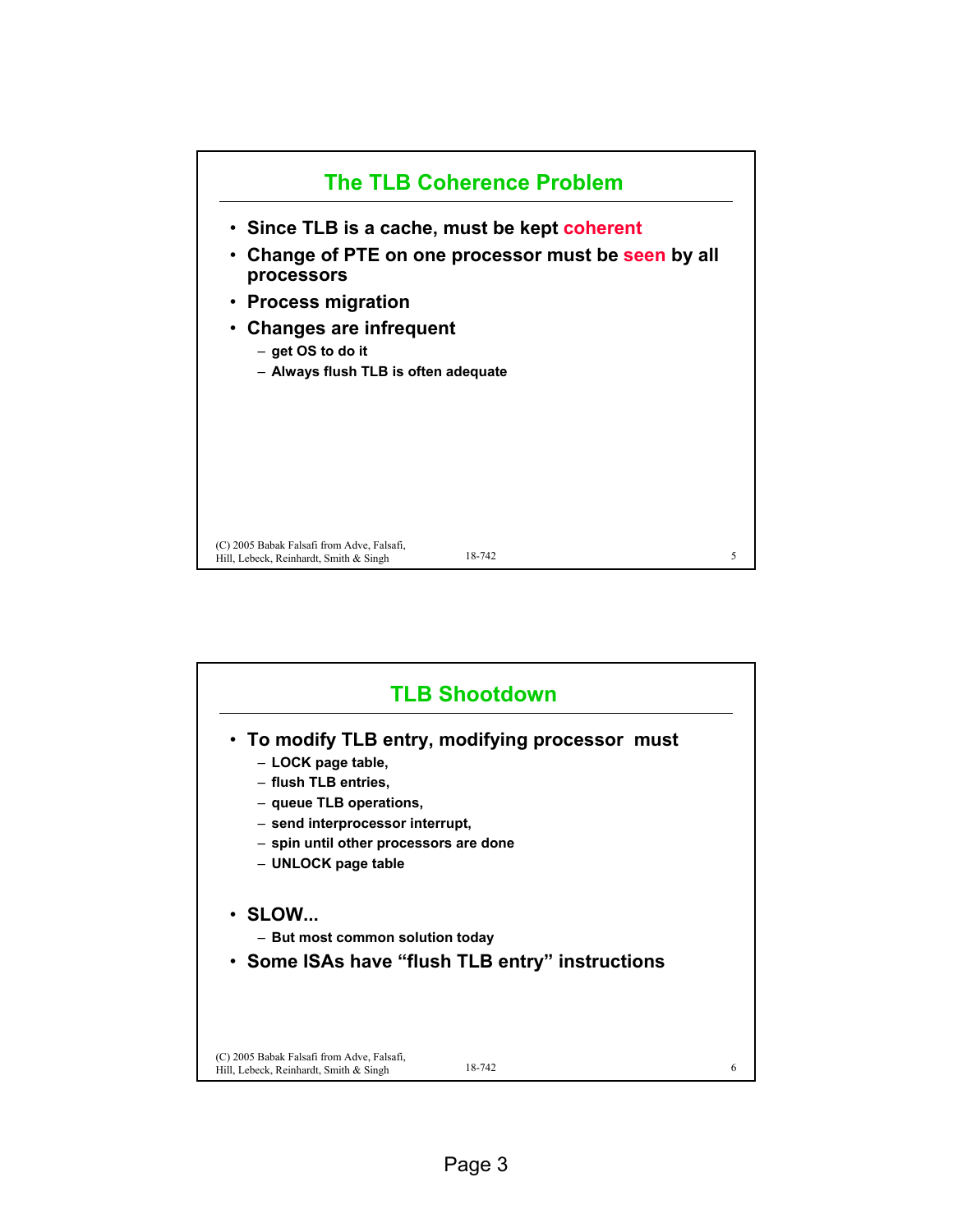

| Wang et al. [ISCA89]                                                                           |   |  |
|------------------------------------------------------------------------------------------------|---|--|
| • Basic Idea                                                                                   |   |  |
| - Virtual L1 and physical L2                                                                   |   |  |
| - Do coherence on physical addresses                                                           |   |  |
| - Each L2 block maintains backpointer to corresponding L1 block (if<br>any)                    |   |  |
| (requires log2 #L1 blocks - log2 (page size / block size)                                      |   |  |
| - Never allow block to be simultaneously cached under synonyms                                 |   |  |
| • Example where V0 & V1 map to P2                                                              |   |  |
| - Initially V1 in L1 and P2 in L1 points to V1                                                 |   |  |
| - Processor references V0                                                                      |   |  |
| $-$ L1 miss                                                                                    |   |  |
| $-$ L2 detects synonym in L1                                                                   |   |  |
| - Change L1 tag and L2 pointer so that L1 has V0 instead of V1                                 |   |  |
| - Resume                                                                                       |   |  |
|                                                                                                |   |  |
| (C) 2005 Babak Falsafi from Adve, Falsafi,<br>18-742<br>Hill, Lebeck, Reinhardt, Smith & Singh | 8 |  |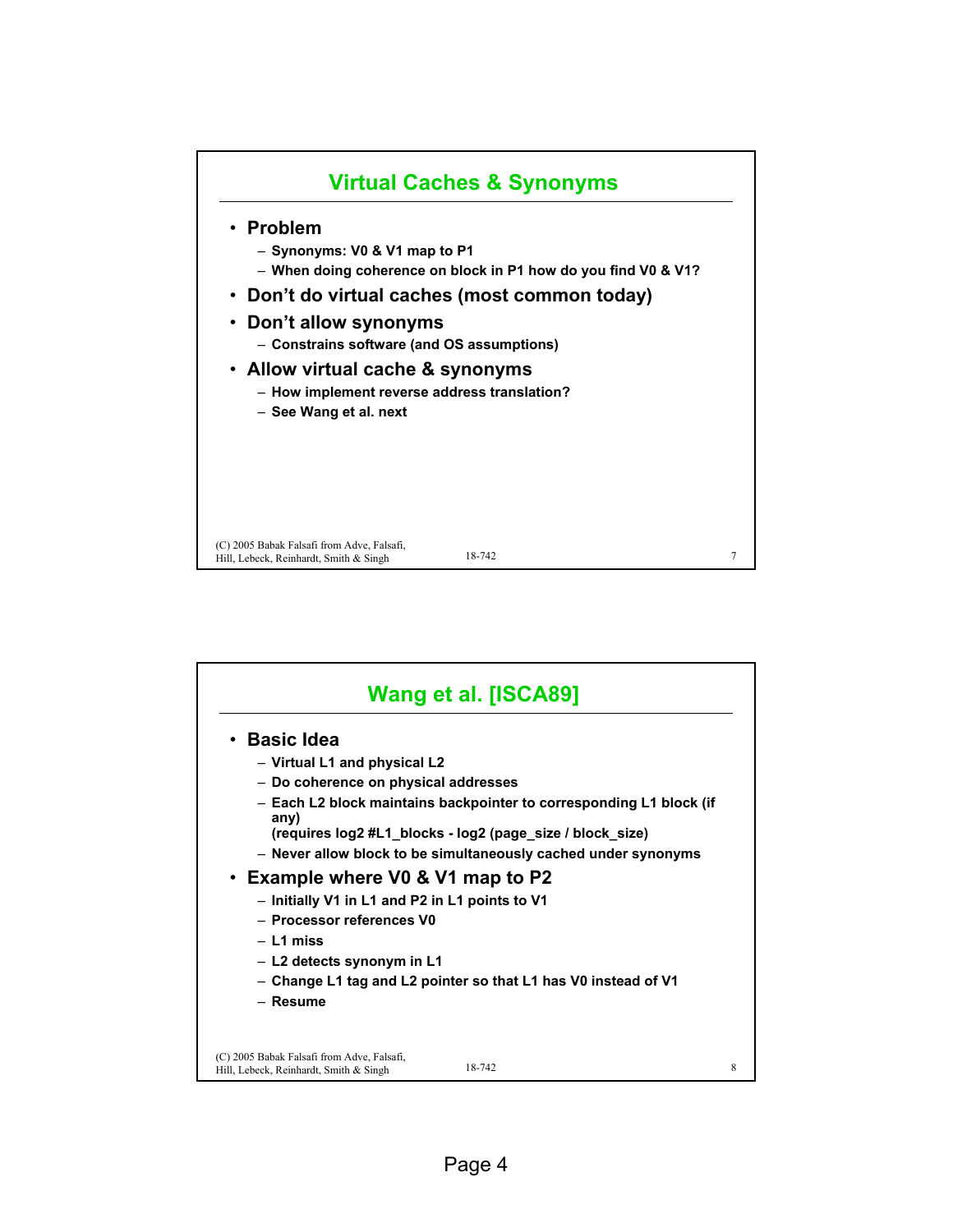

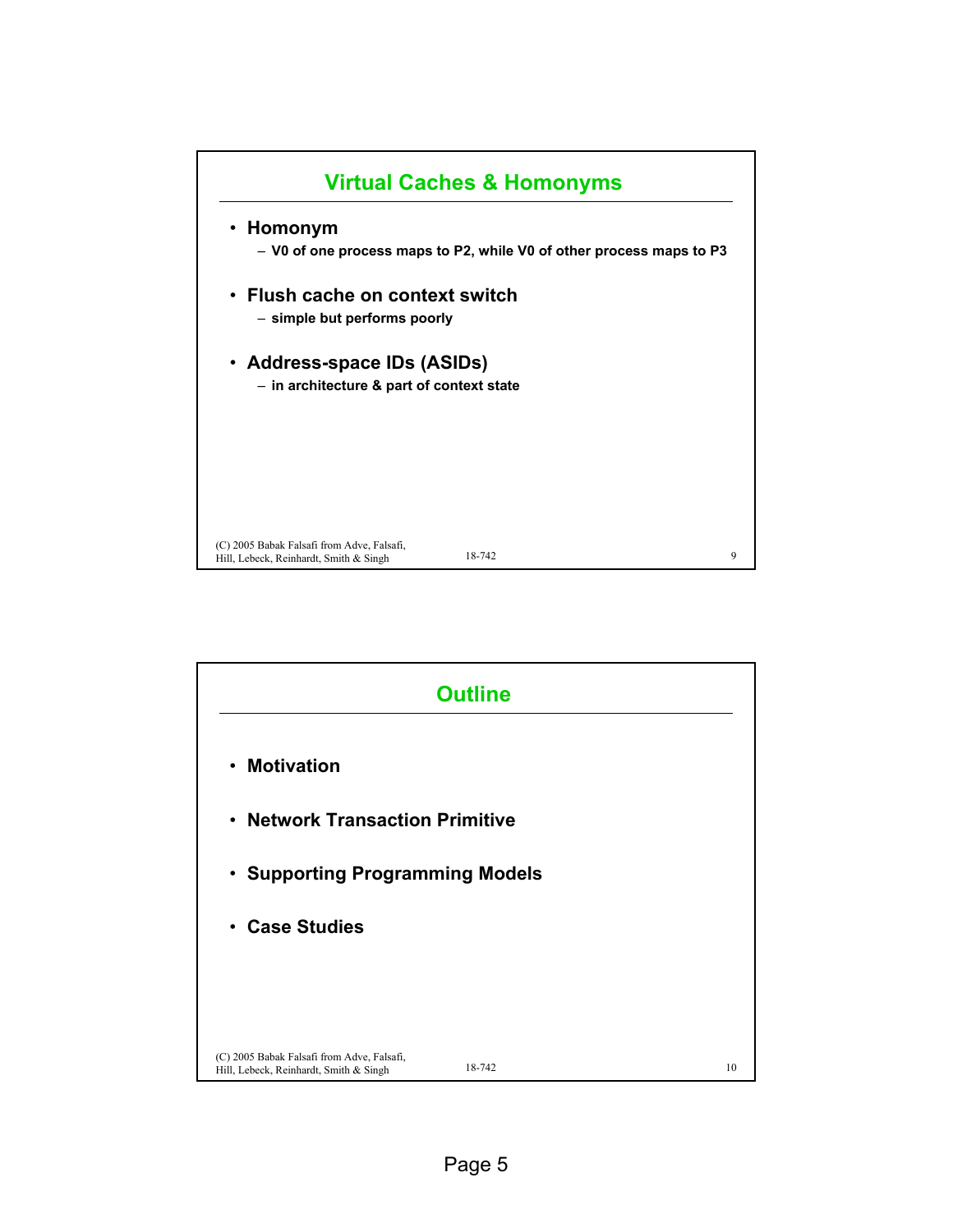

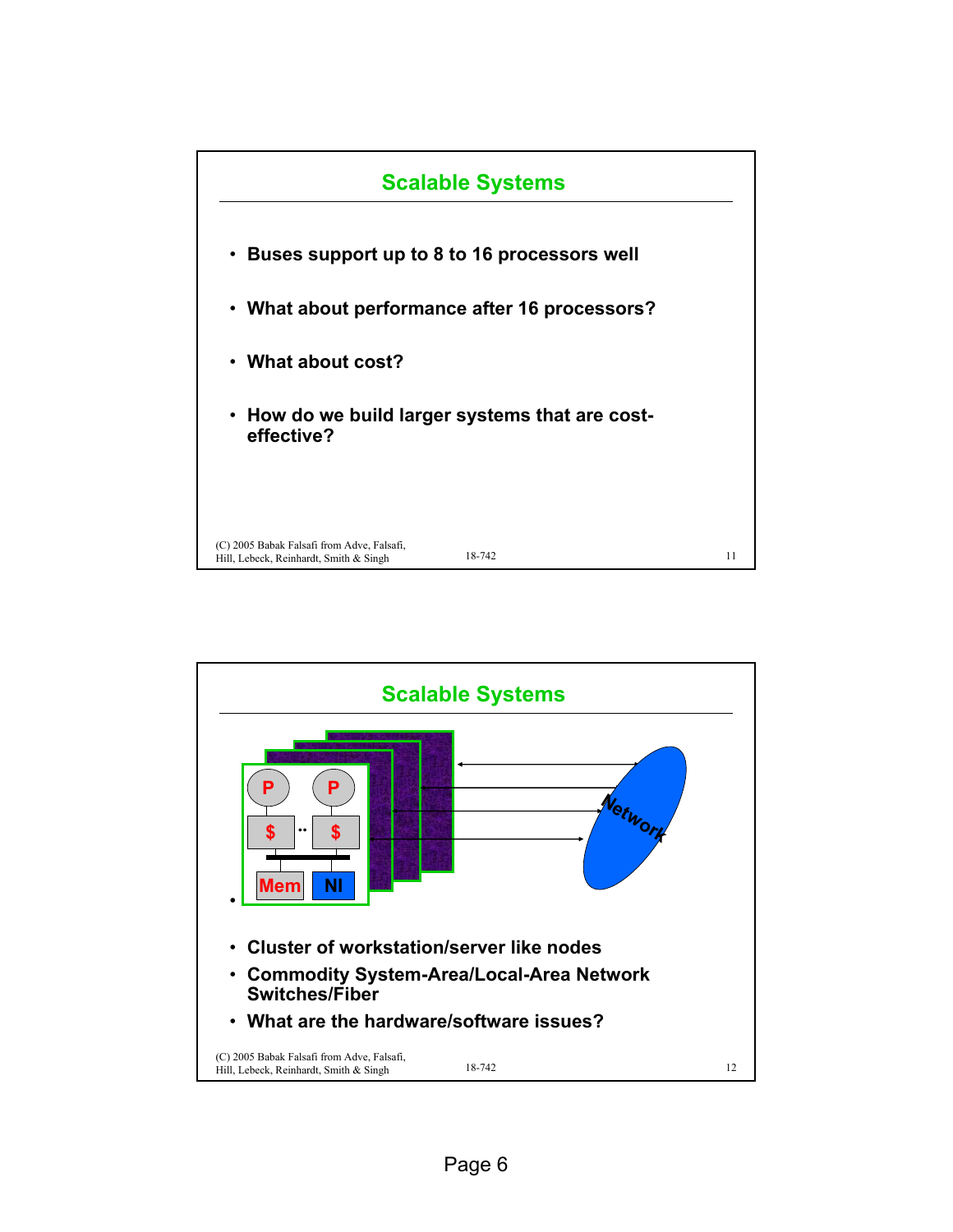

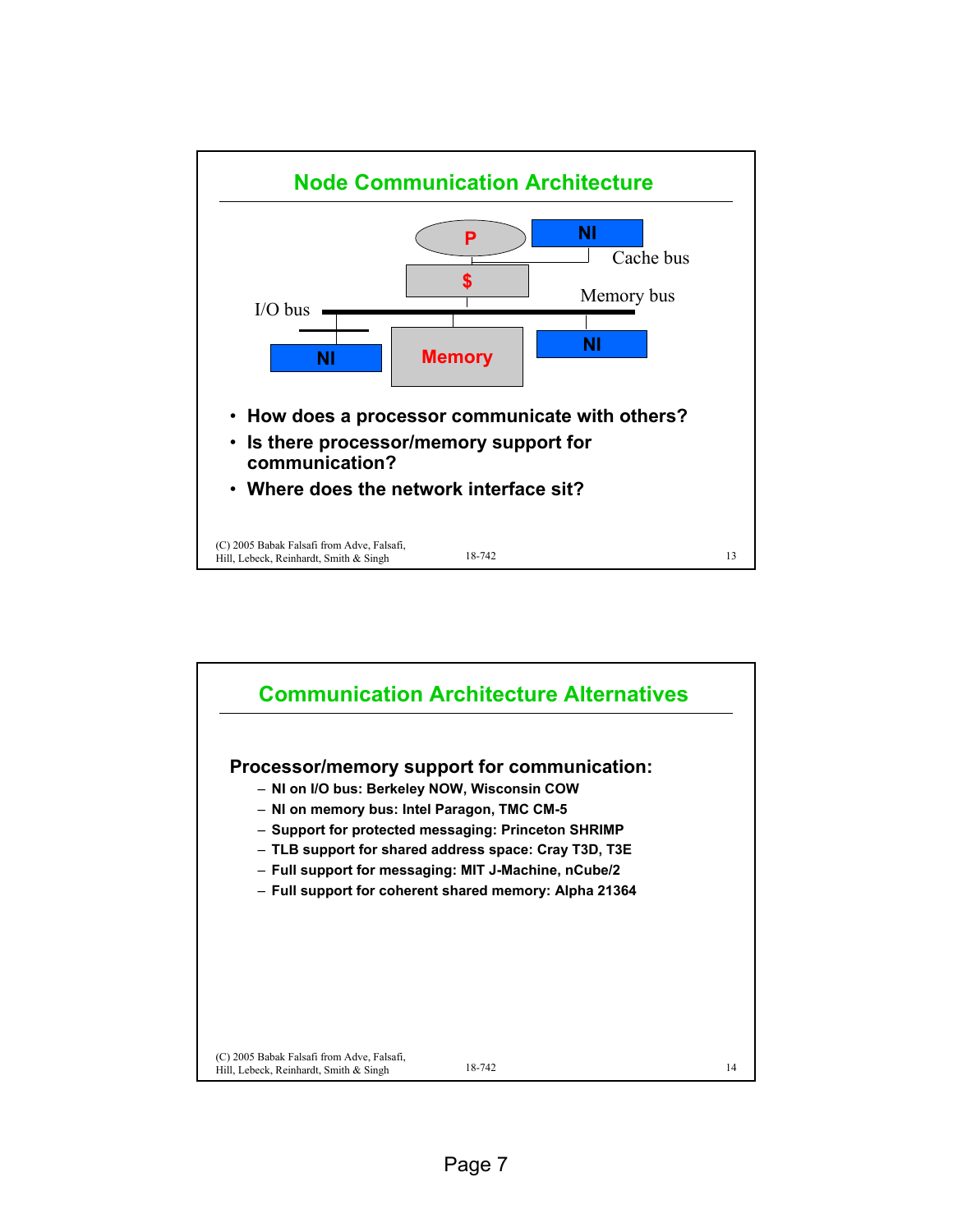

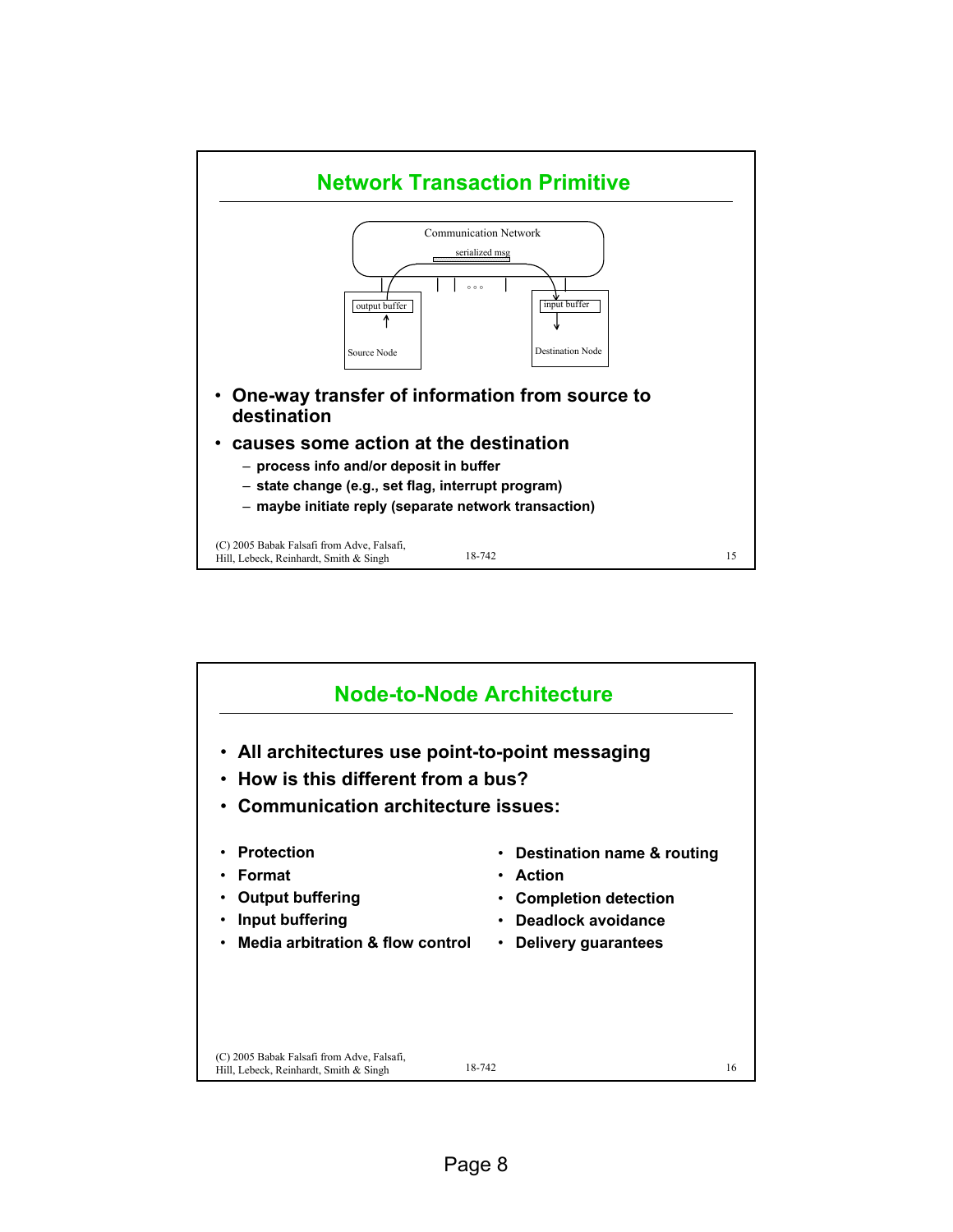

| <b>Communication Architecture</b>                                                              |    |
|------------------------------------------------------------------------------------------------|----|
| • Buffering required:                                                                          |    |
| - when there is mismatch between arrival/deprature rate                                        |    |
| <b>Output buffers:</b><br>$\bullet$                                                            |    |
| - data from processor/memory going to the network                                              |    |
| - what happens when output buffers fill up?                                                    |    |
| • Input buffers:                                                                               |    |
| - incoming data from other procs                                                               |    |
| - may be picked it by the proc or sent to memory                                               |    |
| - what happens when input buffers fill up?                                                     |    |
|                                                                                                |    |
|                                                                                                |    |
|                                                                                                |    |
| (C) 2005 Babak Falsafi from Adve, Falsafi,<br>18-742<br>Hill, Lebeck, Reinhardt, Smith & Singh | 18 |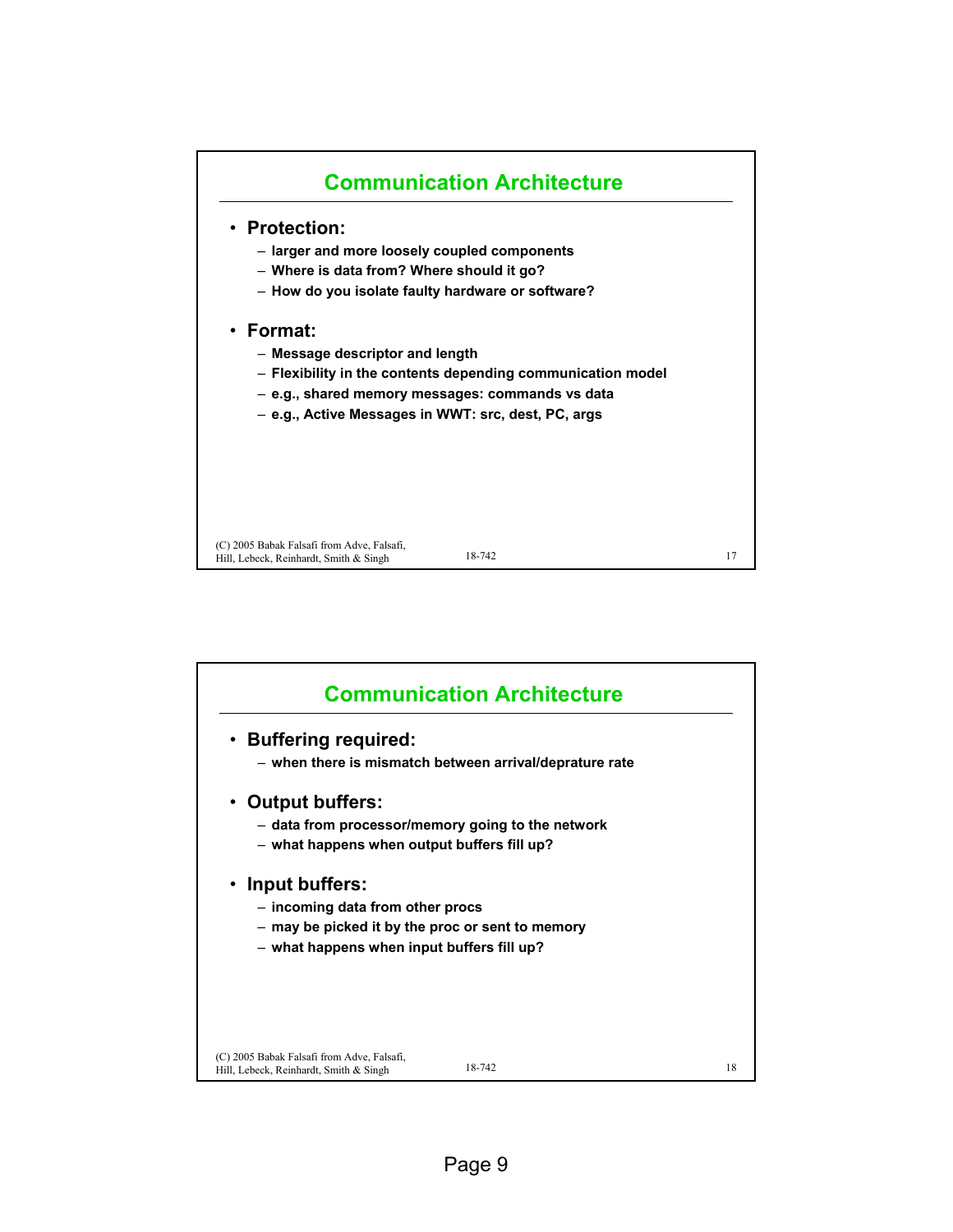

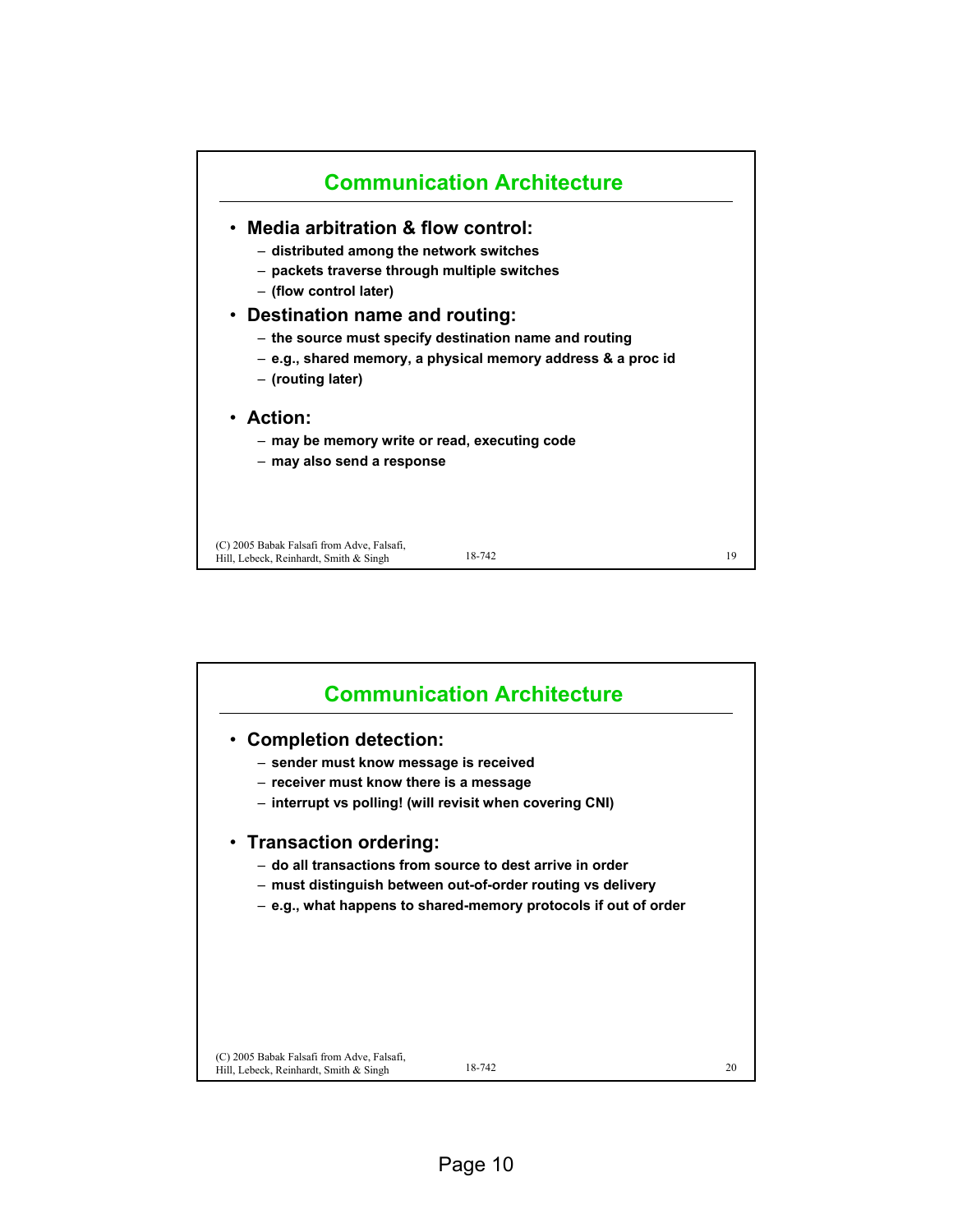

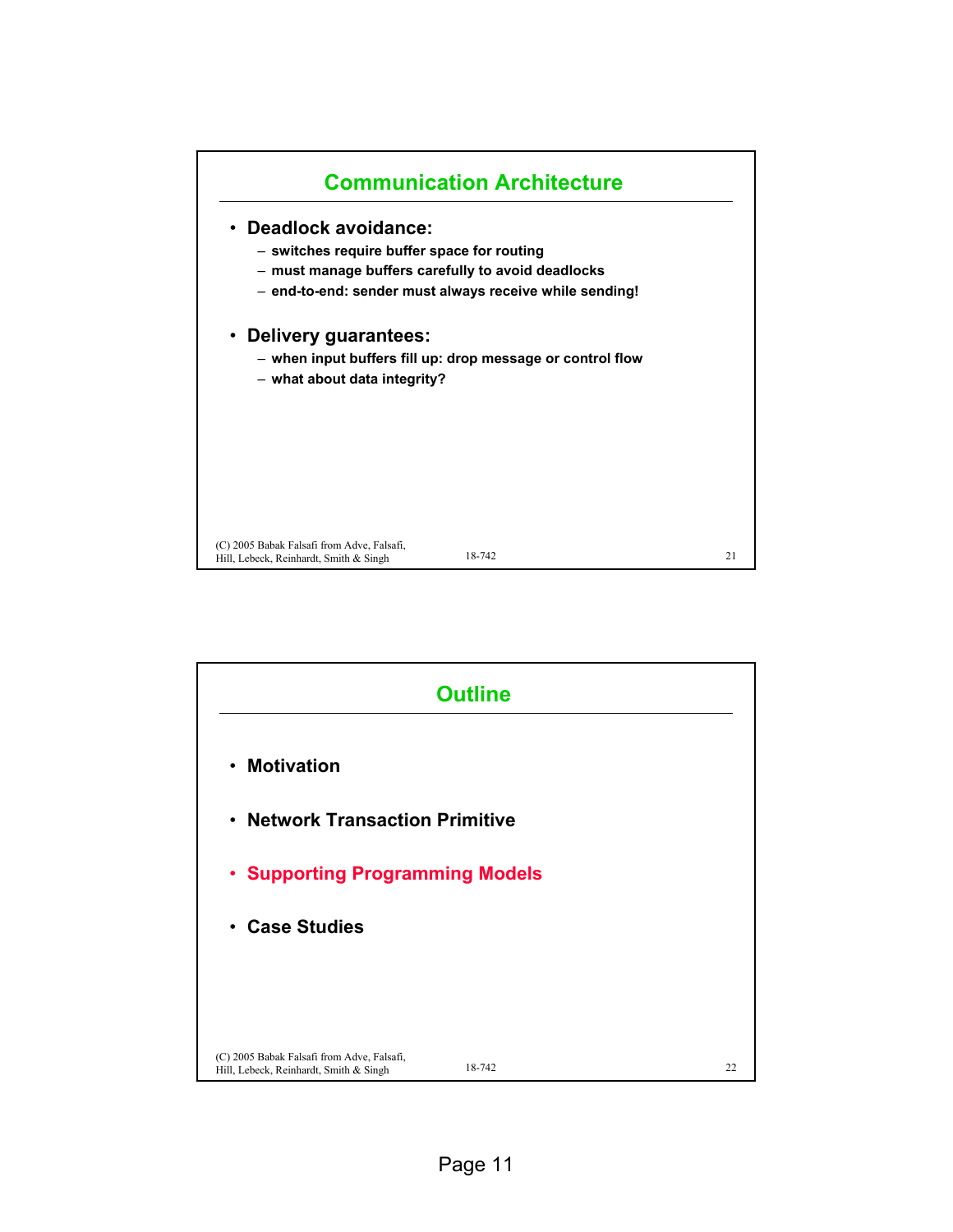

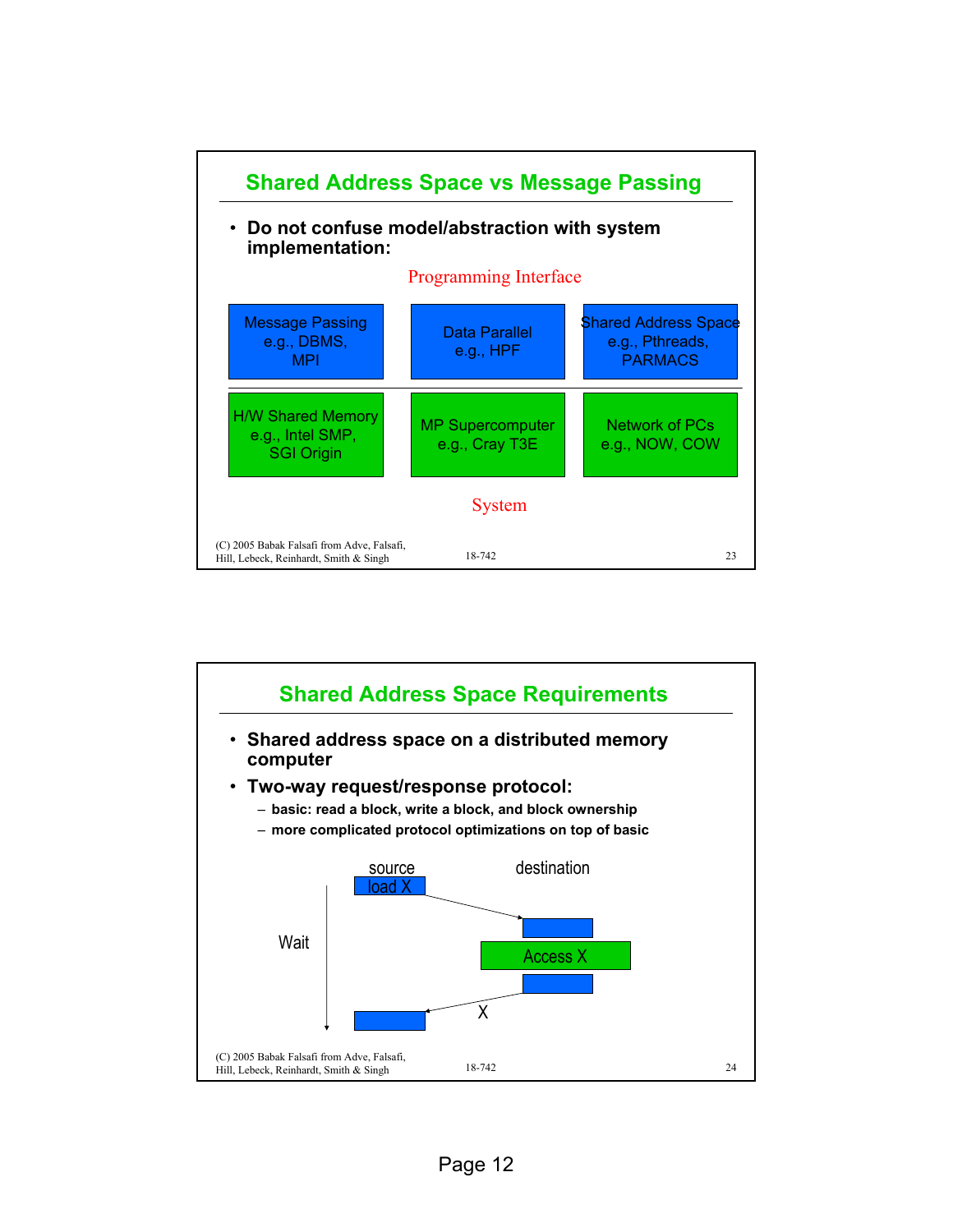

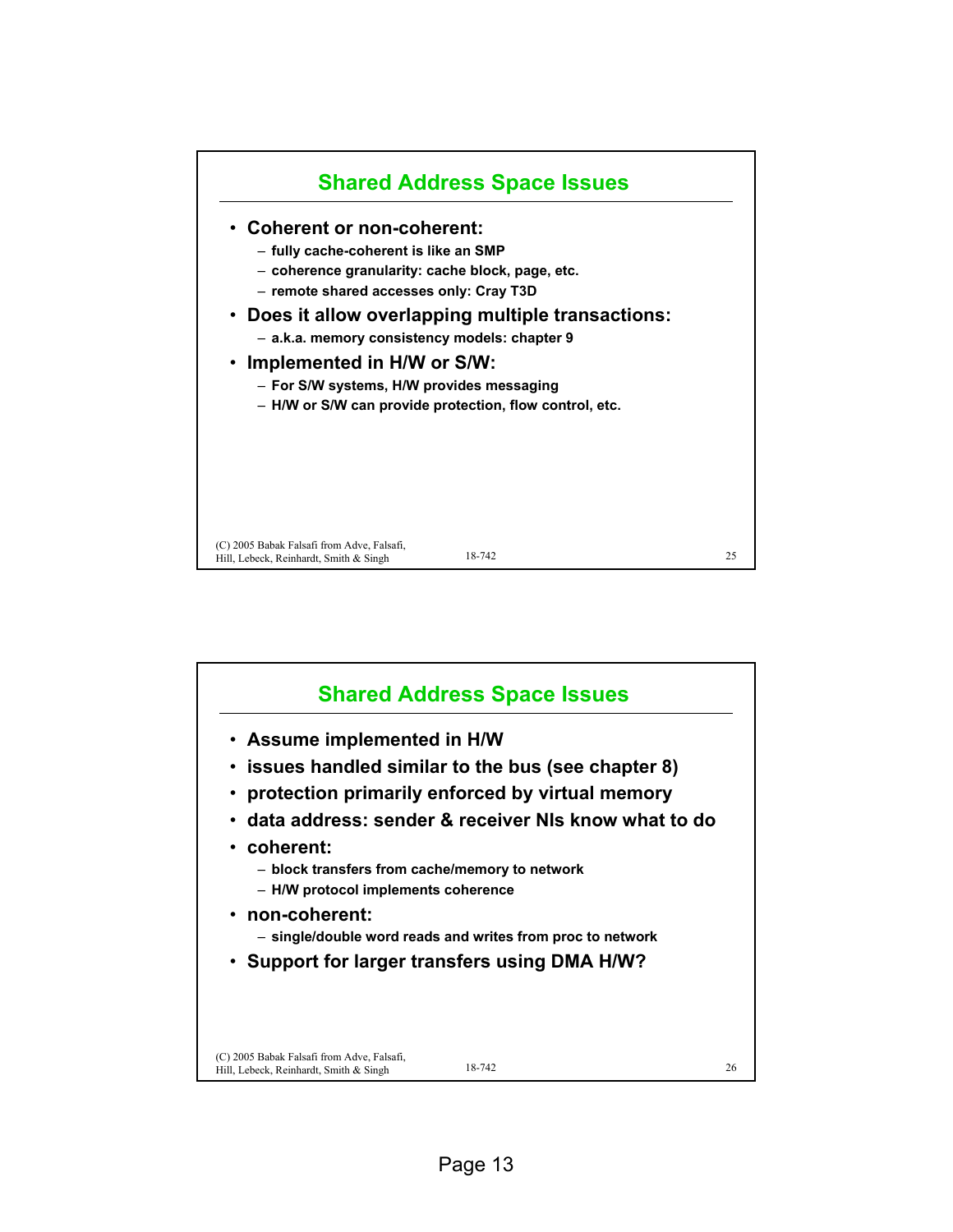

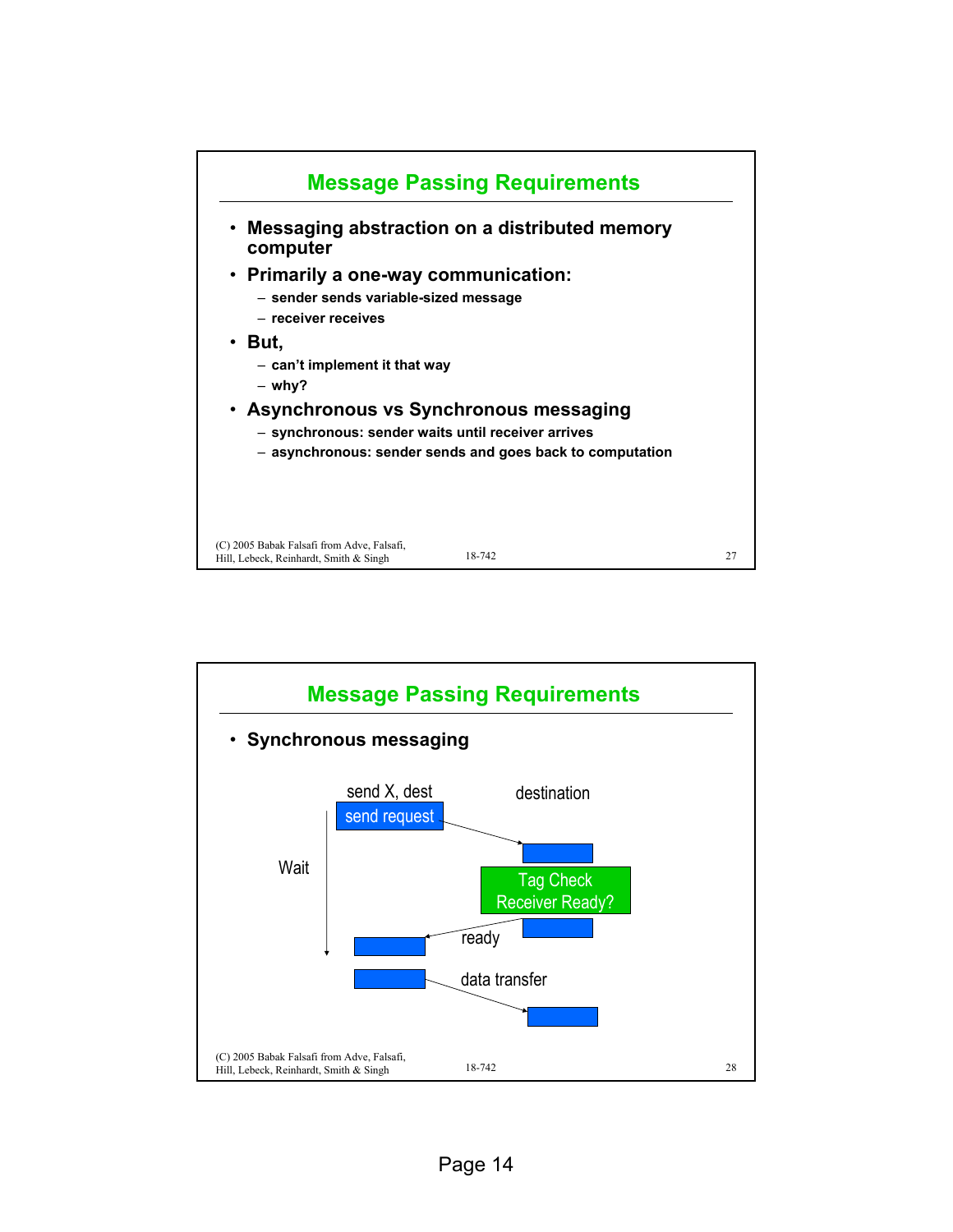

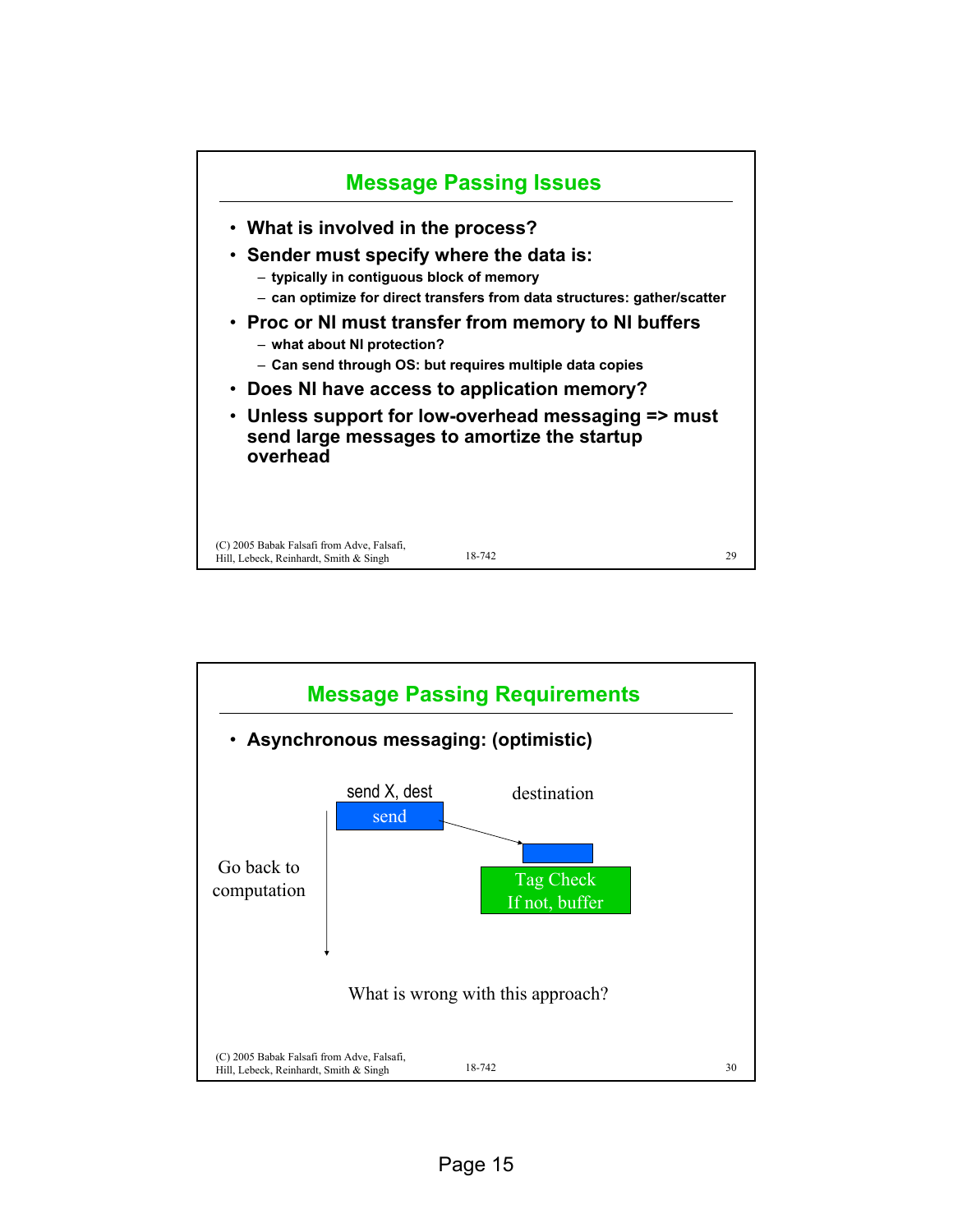